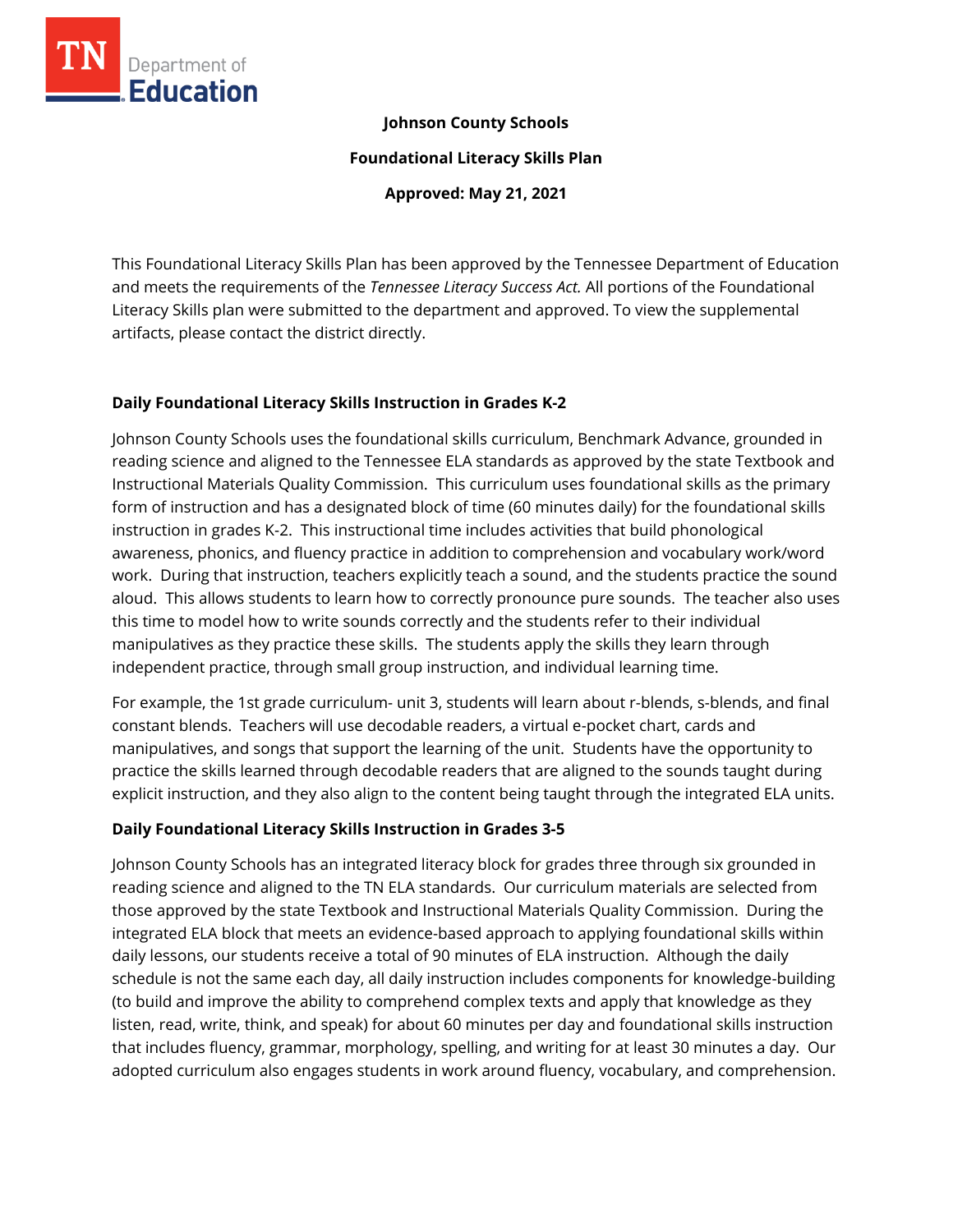Department of Education

The fluency, vocabulary, and comprehension skills are not taught in isolation, but are embedded within the lesson to ensure continuity, cohesion, and connection.

For example, our 5th grade students do a unit of study called "The U.S. Constitution: Then and Now." In this unit, students discover how one of the nation's most important documents has been shaping our lives for hundreds of years. They discover how the Constitution continues to change to expand and protect the voting rights and civil rights of Americans, regardless of race or gender. The selections include a variety of genres, including informational text, speeches, historical fiction, and biographies. Understanding the way our government can influence the way we live will help students become responsible citizens. Word study activities for the unit include: variant vowels, suffixes, compound words (both hyphenated and open), final sounds, prefixes, silent letters (kn, wr, gh, gn, wh), dipthongs, Latin roots, and inflectional endings. Spelling lessons are also incorporated in the unit. Vocabulary instruction is embedded in the lessons, and teachers provide support for vocabulary as needed across the complex text. The 90 minute block is dedicated to developing students' holistic literacy approach to fluency, vocabulary, and comprehension coherently as recommended by research.

### **Approved Instructional Materials for Grades K-2**

Benchmark - K-5 Advance

## **Approved Instructional Materials for Grades 3-5**

Benchmark - K-5 Advance

# **Universal Reading Screener for Grades K-5. This screener complies with RTI<sup>2</sup>and Say Dyslexia requirements.**

AIMSweb

### **Intervention Structure and Supports**

In the fall, students are given a universal screener (AIMSWEB) to determine which students have a significant reading deficiency or are "at-risk". Our grade-level teachers, interventionists, and principals review universal screener data to determine which students score between the 0-25th percentile. Those students demonstrating need are classified as in need of Tier II or Tier III instruction. Students classified as Tier II or Tier III are given a diagnostic assessment to determine specific deficits in order to best assign students to a small group with an intervention that will narrow skill gaps. Students receive daily, small-group intervention for at least 45 minutes in their area of greatest deficit.

We have research-based options for reading intervention support available to our students who are "at-risk" and/or who have been identified with a significant reading deficiency. Our recently adopted ELA curriculum, Benchmark Advance, contains an assessment and remediation guide in which teachers can find activities that directly address skill gaps. They can tailor this to the needs of their RTI group of students. If that intervention is not proving to be effective, more comprehensive, strategic interventions such as Spire, Moby Max, Benchmark Advance Interventions, West Virginia Phonics, Saxon Phonics, Lindamood Bell, and others become an option. Data teams meet every 4 ½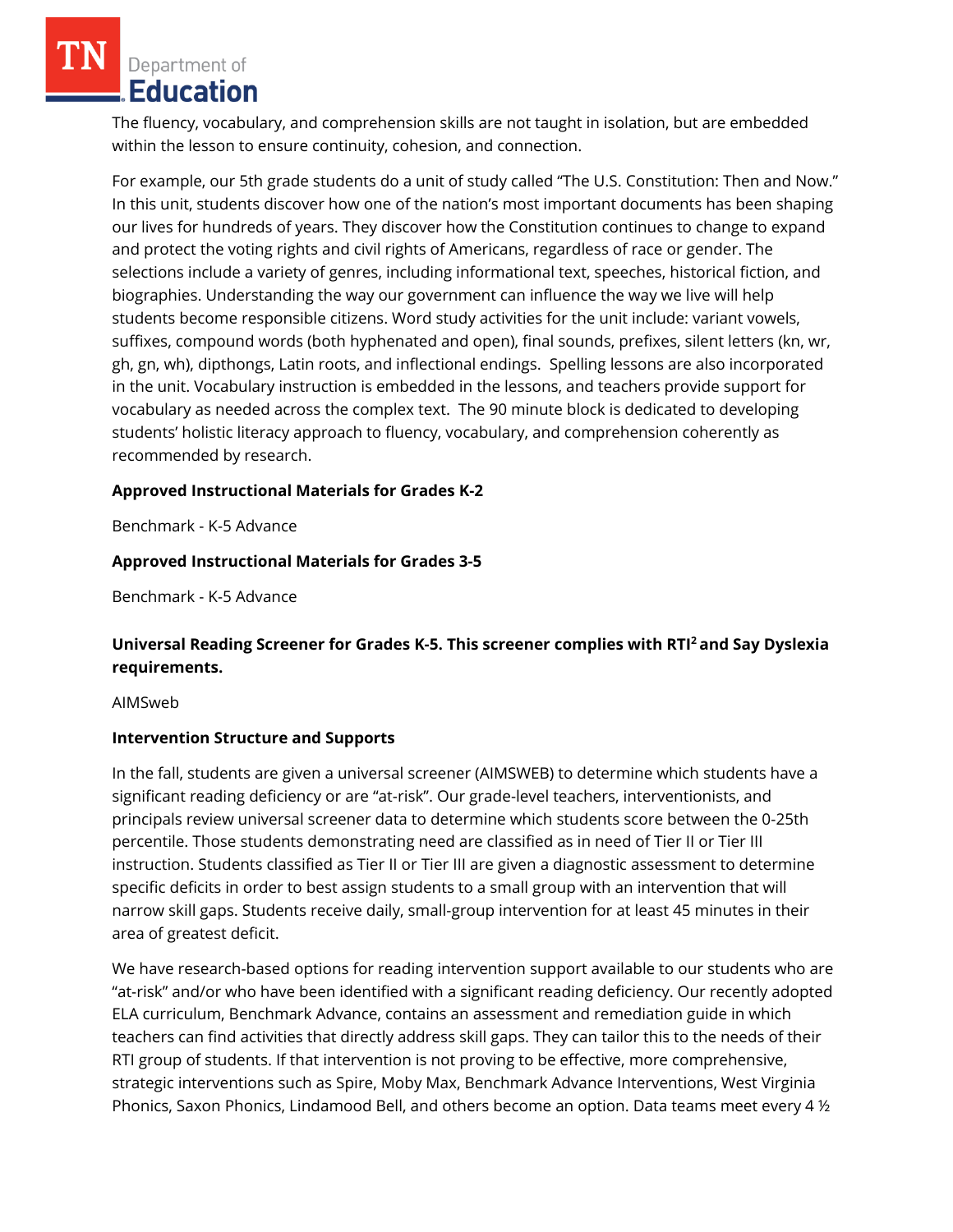Department of **Education** 

weeks to determine if a change in the intervention or the person providing the intervention is warranted. The data team also looks at other variables, such as attendance and engagement as part of the decision making process before a change is made to the programming or provider.

Our students receive explicit instruction in their area of deficit in small groups using research-based materials and strategies. These students are also screened using additional survey level assessments to determine if they have characteristics of dyslexia. Students who do demonstrate those characteristics receive intensive intervention as outlined in the Say Dyslexia Law using programs that meet the law's requirements. Our district uses a research-based supplemental program as one intervention for students with characteristics of dyslexia. Our district notifies families of students who demonstrate characteristics of dyslexia. Families are notified that the SPIRE curriculum is used to support those students, as it is based on the Orton-Gillingham approach of systematic, explicit, sequential, phonics-based instruction and is considered a strong support for those students.

Intervention takes place daily during a grade-level time in the master schedule just for RTI. When students are in their RTI groups, they work on activities and assignments that make them stronger in that skill. For example, students who need instruction in comprehension may read a new text and answer scaffolded questions, all related to the knowledge-building unit they are studying in Tier I instruction. For students who need fluency support, they may receive intervention using the SPIRE program.

## **Parent Notification Plan/Home Literacy Reports**

Our district notifies parents in grades K-5 if their child is "at-risk" for or has a significant reading deficiency (as evidenced by students scoring in the 0-25th percentile) immediately after the district's schools complete the fall universal screening. Students' scores are communicated in parent-friendly language that provides a clear explanation of student skill gaps and the depth and extent of student needs. The parents are told what intervention their student will receive and the amount of time each day the student will receive services. This is coupled with a description of the importance of being able to read by the end of 3rd grade.

The district defines how students are assessed and what a "significant reading deficiency" means. Parents are subsequently notified of their child's progress, or lack of progress, after the 4 ½ week data team meetings. In the parent notifications/communication, data teams note any changes being made if the child is not showing sufficient progress as evidenced by progress monitoring and universal screening data as well as recommended activities (that do not require purchased resources) that will support students in the area of deficit. Activities are not tailored by child, but tailored by skill deficit generally. These communications go out to parents with students in grades K-3 three times annually and are shared in grades 4 and 5 annually.

Additionally, the ELA curriculum contains parent letters in the younger grades that outline the foundational skills and knowledge domains for the coming unit that will inform and equip parents to work with the child. Families can better understand how to support their student(s) through questions about their texts and through an awareness of what foundational skills their child(ren) are learning.